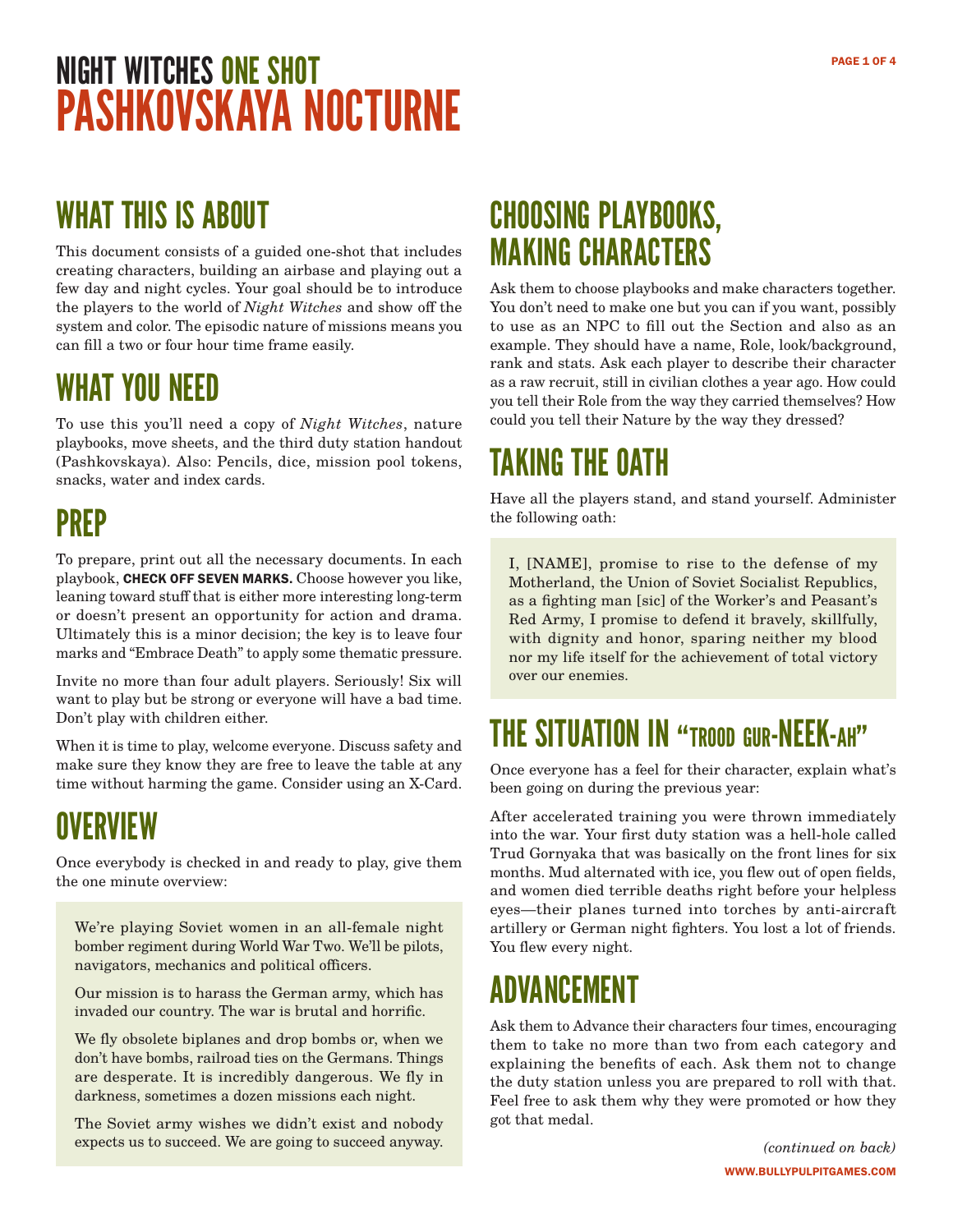# NIGHT WITCHES ONE SHOT PASHKOVSKAYA NOCTURNE (CONTINUED)

#### FINAL QUESTIONS

As a final step in character creation, ask them what has changed about their character's appearance after a year of hard fighting, and ask them a pointed question as well, such as:

- $\Box$  What did you lie about on your regimental intake form?
- $\Box$  Who do you routinely see from your brother unit, the well equipped, all-male 218th night bomber regiment, and where, and why?
- $\square$  Whose funeral did you miss by volunteering for flight training?
- $\Box$  What does the Marxist-Leninist struggle against the forces of reaction mean to you personally?
- $\hfill\Box\;\;$  What happened the last time a crowd of brother airmen wolf whistled at you?
- $\Box$  When has your sexuality gotten you in trouble?
- $\square$  Whose picture will you tape to your plane's dash?
- $\square$  When we search your footlocker, what surprising thing do we find?

#### THE SITUATION IN "pash-KOV-ska"

You should have really interesting, well-differentiated characters now. Hopefully this took about half an hour. Paint a picture of Pashkovskaya for them:

Pashkovskaya was once a civilian airfield, about 10 kilometeres from the major city of Krasnodar. Now it is home to the 588th and their brother unit, the 218th Night Bomber Regiment. Resources are shared uneasily, and unevenly. When they aren't mocking you they are stealing from you.

#### FILLING OUT THE DUTY STATION SHEET

Introduce them to the Pashkovskaya duty station sheet. Fill it out together, allowing the players to take the lead.

Based on their characters, choose two threats to push, cherry-picking the most interesting angles for your group. If you have a particular threat in mind, feel free to jump in on answering a question or two — maybe you know when Lieutenant General Miroshnichenko should arrive for his inspection, for example.

Be sure to have them draw the airbase!

Once you have an airbase, some characters and a couple of threats, you are ready to play!

### OPENING QUESTION

Begin with a dawn debrief after a mission. Appoint the ranking character Section leader and ask her player what they did when they saw D-Section fly into a solid wall of flak ahead of them. If they charged ahead, damage two of the planes and give out some harm (2 for one character, 1 for two others). If they turned back, damage one of the planes and immediately drag the Section leader in for an NKVD informal interview as a reward for her timidity and weakened resolve.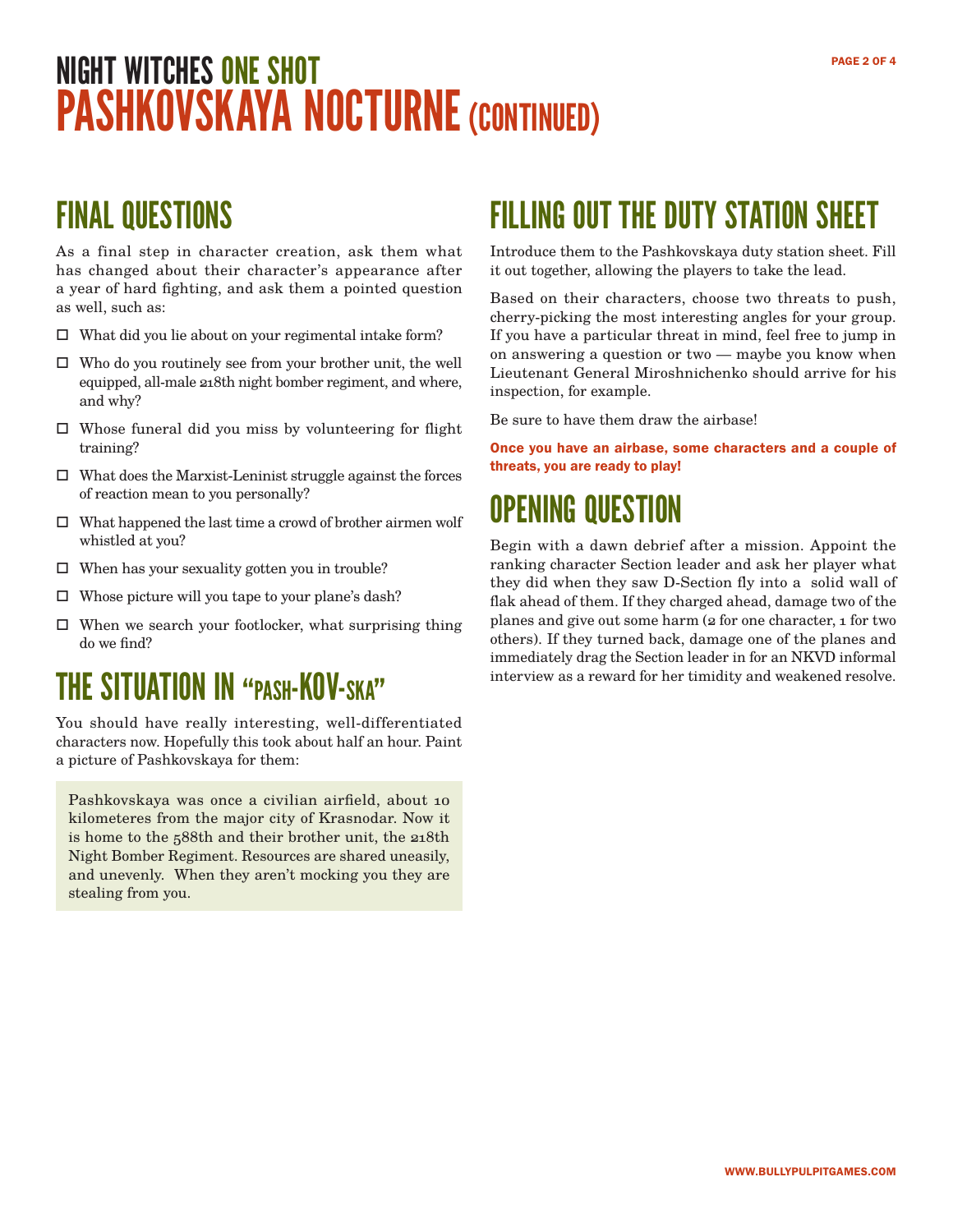## NIGHT WITCHES ONE SHOT THREATS AT PASHKOVSKAYA 1

#### MEN ARE ASSHOLES GENDER POLITICS

- Lieutenant General Igor Miroshnichenko, Commander of the Fourth Air Army, is coming to visit, and somebody decided the 588th would entertain him and "lift morale" among the all-male 218th Night Bomber Regiment by staging a talent show or dance mixer in an old barn on the airbase. Participation is mandatory and a bad show will reflect poorly on the regiment. (Make the Night Witches act like women, laugh at the women of the 588th)
- Lieutenant General Miroshnichenko shows up with the aggressive fighter ace Senior Lieutenant Yekaterina Budanova in tow. Budanova serves with the 9th Fighter Regiment and considers the all-female units something of a joke. The event in the General's honor only reinforces her feelings. (Spotlight a female ace, laugh at the women of the 588th)
- $\Box$  After a particularly successful mission, the 218th Night Bomber Regiment takes public credit. (Send Major Popov of the all-male 218th Night Bomber Regiment over, Take credit)
- $\Box$  Mechanic-armorers from the 218th are caught stealing barrels of engine lubricants, which they claim to have a more urgent need for. ("Borrow" resources and equipment, Break the rules and get away with it, Make the Night Witches act like men)
- Major Popov's son, 20-year-old Junior Lieutenant Kiril "Kiryusha" Popov, a dashing co-pilot, tries to befriend a navigator. He's reviled in his own regiment as a nepotistic daddy's boy. He's lonely, obviously well-connected and handsome. (Make the Night Witches act like women, Send Major Popov of the all-male 218th Night Bomber Regiment over if anyone messes with his son)

#### THE NKVD IS DANGEROUS PARANOIA AND THE SOVIET STATE

- Lt. Svetlana Sheremeteva, Deputy Regimental Politruk, is an evil toad who will pressure and manipulate the women of the Regiment to her own ends. A closeted lesbian, Sveta will corner a likely airwoman and put the moves on her, making it clear that if her advances are rebuffed there will be trouble. (Look for violations of Articles 58 and 133, Put pressure on their families)
- After an unsuccessful mission, Captain Barsukova will single someone (or multiple someones) out for a chat, triggering the Informal interview move. This may lead to further complications as moves snowball. (Demand greater zeal and productivity, Look for violations of Articles 58 and 133)
- $\square$  Captain Barsukova volunteers the Section for day labor in Pashkovsky village, where she has set up a Comsomol youth league that needs advisors for their agricultural projects. Anyone spending their day tending cabbages will suffer 1-harm as they go without rest. (Demand assistance in a nearby village, Demand greater zeal and productivity).
- A film crew arrives to document the novelty of an allfemale Regiment, under the auspices of the NKVD (this dovetails nicely with Lieutenant General Miroshnichenko's visit). The crew will cause all sorts of trouble — sharing their vodka in after-hours parties, making inappropriate advances, asking difficult questions, demanding to fly along on missions. Barsukova and Sheremeteva will tag along to official interviews and give them endless support and encouragement. (Send reporters from Komsomolskaya Pravda, Put pressure on their families)